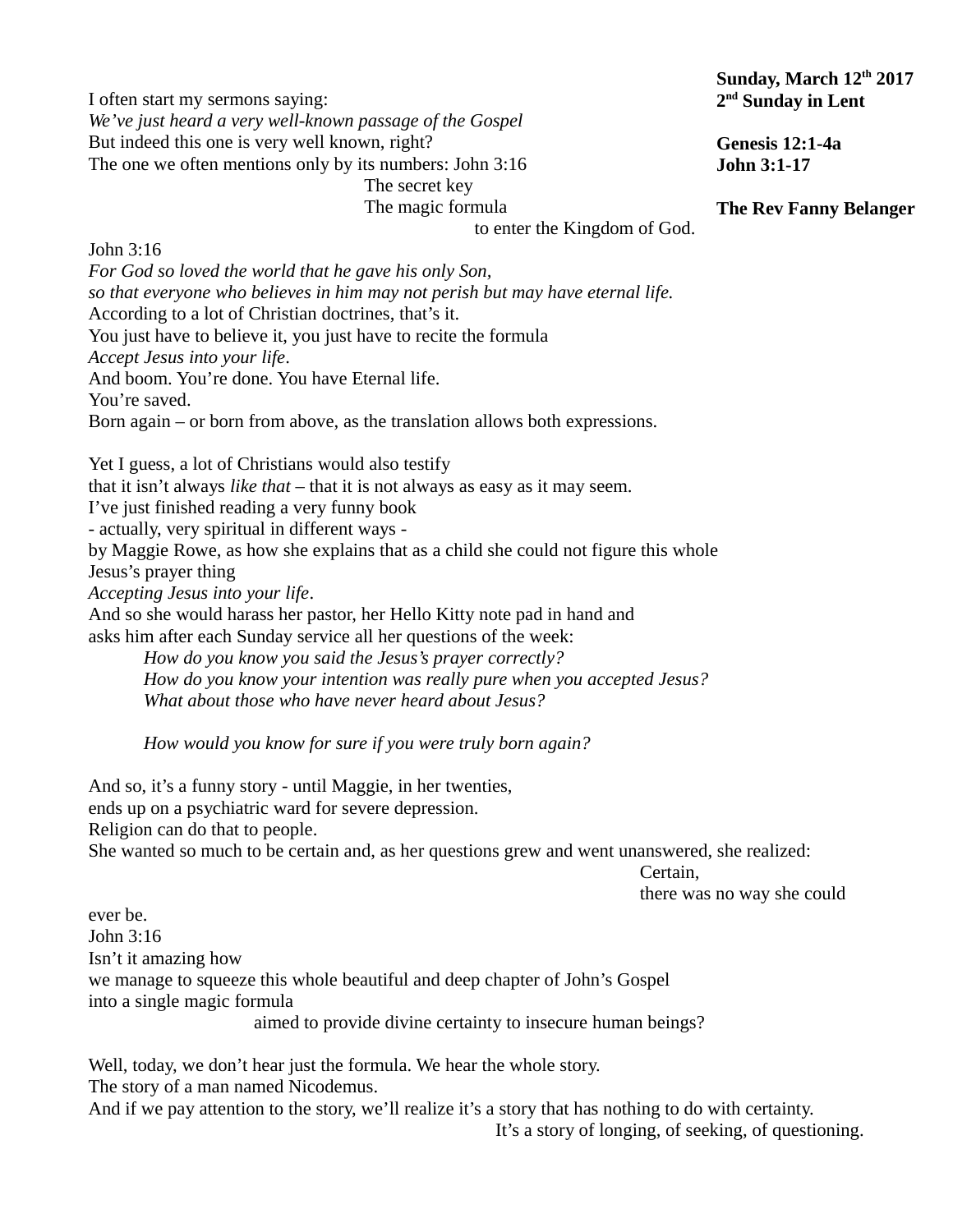Nicodemus heads out at night

to meet with this new Rabbi in town, Jesus.

Usually teachers would study the Torah at night

- a good time for quiet, reflection, meditation.

Nicodemus indeed was a teacher, the text reads a *leader of the Jews.*

But you see, for him, being a religious man

It's not about hanging out in his synagogue, clinging to his Scriptures, chewing on his tradition.

He does all of that of course, but he does not sit on his certitudes.

Think about that: He is a leader of the Jews and he comes to meet

Jesus, the new kid on the block

indeed, Jesus probably looked like a kid compared to him.

Nevertheless, Nicodemus is willing to learn from Jesus, because he saw something in him. Nicodemus was a seeker, as Abraham was.

Oh maybe he did not travel that far, but he was willing to head out in the dark

looking for something

looking for a God bigger than his God.

(I think it is worth remembering that, when we hear so often people saying

*they're spiritual, not religious.*

Maybe they don't want to bother with religion, that's right.

But maybe the God we offer in our religions is a little too small

in a world that seem to expand in so many directions.)

Nicodemus shows us than being a believer is

about being a seeker, a questioner, somebody who does not always

sleep at night.

Somebody sized with the fear of God

Somebody sized with divine anxiety.

The strange thing, though, is that Jesus

instead of comforting Nicodemus with a set of certitudes, as you would expect,

invites Nicodemus to go even deeper.

I had a teacher at seminary who used to say that she didn't want us to stop being confused about God She wanted us to go deeper, to be confused

*at a higher level*.

And Jesus, as a good teacher, gives Nicodemus something to be even more puzzled about:

*No one can enter the Kingdom of God without being born again.*

Nicodemus is troubled, and it looks like we're confused about it too.

If we understand God needs to give us a new life

we just don't understand what giving birth is about. (Maybe

because of too much male theology).

Our doctrines generally assume it's easy, simple, an instant thing.

Boom you're born

Boom you're done.

Well, if we really take seriously the comparison between spiritual life and giving birth and pregnancy We should be clued in

that it is long, both painful and wonderful, make you sick, make you happy,

make you grow impatient, make you ask way too many questions,

make you wonder, and make you melt down.

It has nothing, nothing to do with immediacy and certainty.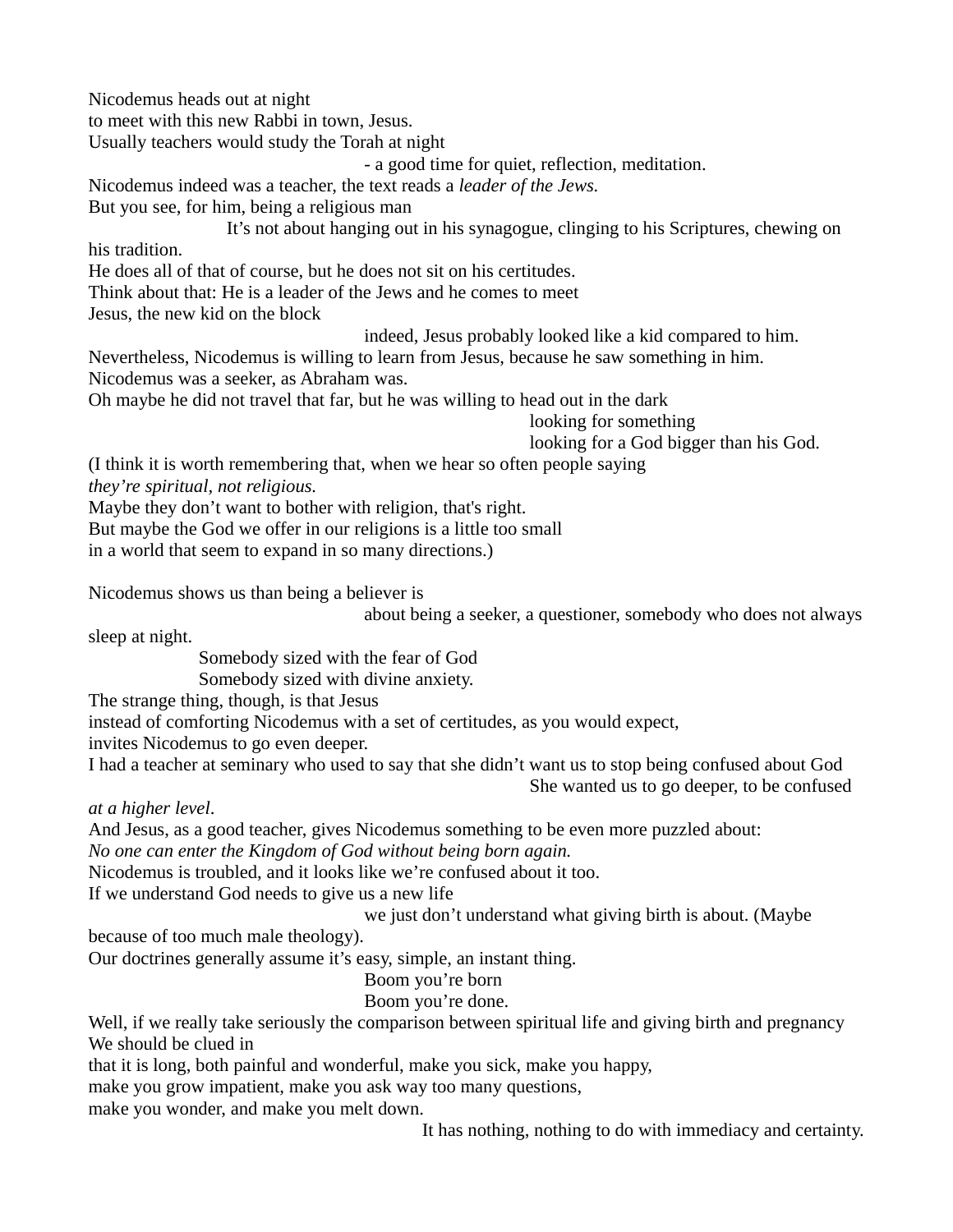We're in God's womb.

That's the wonderful secret Jesus is disclosing to Nicodemus

in the warmth of this summer where they're probably

whispering on a front porch.

This world, the whole world, the nature all around us and in us

Is God's womb.

God is birthing us.

Calling us to existence, maturing us, literally,

Breathing air into our lungs,

giving us plants and animals to eat.

God is feeding us with God's flesh and with God's blood

God is filling us with God's spirit.

That's what all the primitive religions have always known, from the beginning.

This whole world is God's womb.

Yet as it is with the wind, we cannot see it.

We cannot see the kingdom of God, as surely as

a child inside the womb feeds on his mother, hears her voice,

maybe reacts to her touching,

but has no idea who she is and he has no idea about the life he is called to live.

But you bear a child in your womb so that one day you can hold him into your arms,

and look at him face to face

and have a real dialogue and a real relationships

 As Nicodemus on this warm summer night talks with his God face to face -

On the front porch, with Jesus, who happens to be the Word of God spoken to him.

Jesus makes God manifest into this world where we cannot see him.

into this world where God is like the wind.

Moreover, Jesus gives a face and gives a story to our story with God.

This is all there is to John's Gospel

*that the light came into the world to testify to the light*

*God so loved the world that he gave his only Son.*

Yes, God lays down God's life

But not so much a cruel sacrifice

than as a mother who gives her own body.

God endures the suffering and the pain of our birthing and creation

and mostly God endures the suffering of our redemption

because we resist so much to be birthed

because we cling so badly to the womb

to this world as we have always known it. A world of darkness and warmth,

a world of security, in our ignorance.

Moses lifted up the serpent in the wilderness

to bring a sign of healing to the Hebrews.

God lifts up his Son of the cross

To reveal to us God's mystery and in Jesus God says to us: This is what I do for you, from the beginning, enduring the suffering, laying down my life so you can be birthed, in eternity, for the face to face

after death, the day of the great delivery.